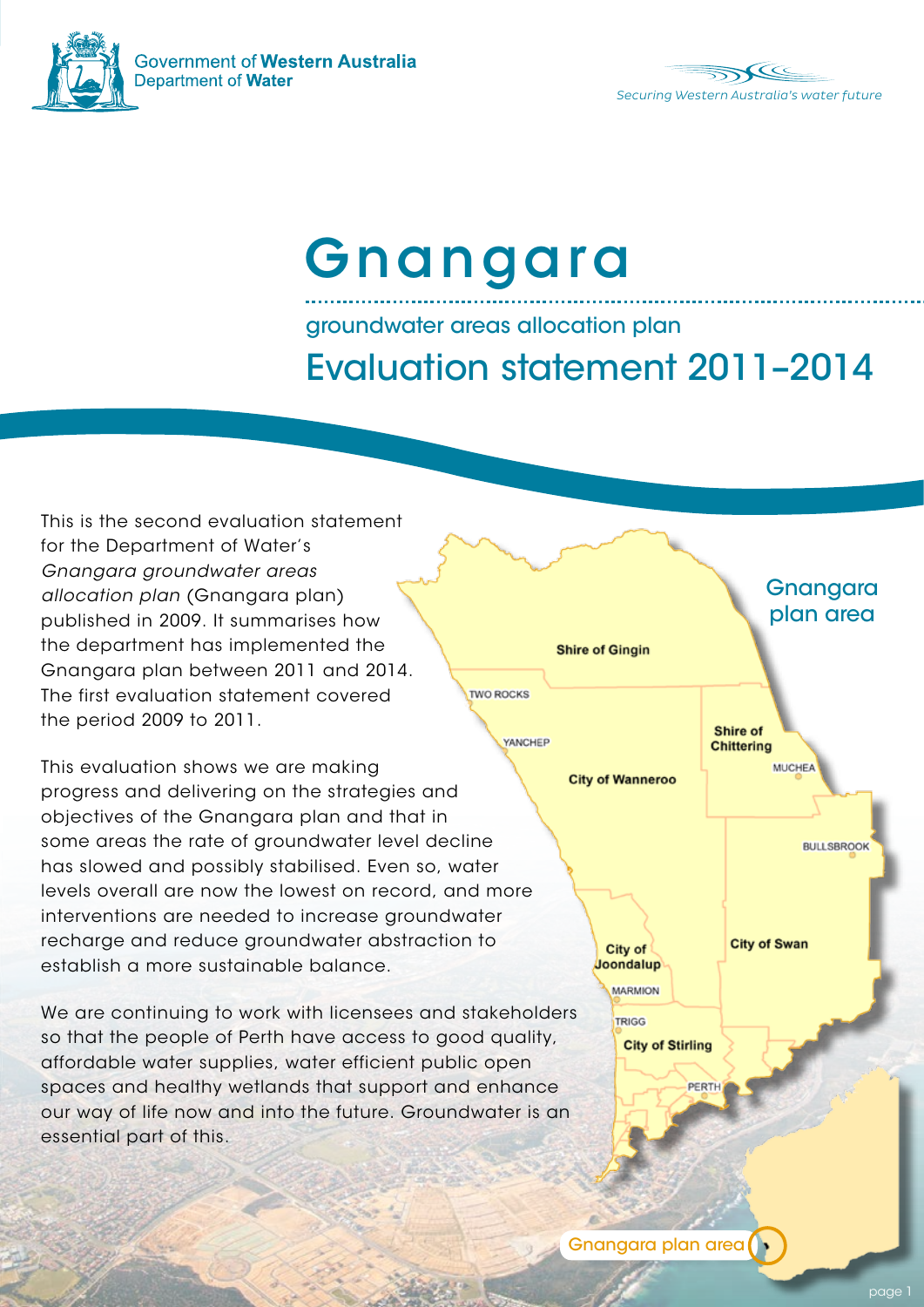#### The Gnangara groundwater system

The Gnangara groundwater system is the largest source of good quality, fresh water in the Perth region. It provides almost half of Perth's drinking water as well as local water for agriculture, public open space and domestic gardens.

Ecosystems that depend on groundwater provide environmental services, as well as liveability and amenity values. This is why the Gnangara groundwater system is one of the state's most precious natural resources and its sustainable use is critical for Perth's longterm prosperity and wellbeing.

#### Improving how we manage groundwater

The main achievements between 2011 and 2014:

- Overall abstraction was reduced by 15 per cent between 2010–11 and 2013–14.
- The impacts of public water supply abstraction on high value wetlands were reduced by moving abstraction to lower risk areas, including the deeper confined aquifers.
- Resourcing for compliance and enforcement was increased to ensure water users are 'playing by the rules'.
- The department supported assessment of and completed approvals for the Water Corporation's groundwater replenishment trial. Groundwater replenishment is now under construction and is a critical component of Perth's water future.
- The department provided solutions for critical supply and demand issues; for example, the *North West Corridor water supply strategy.*

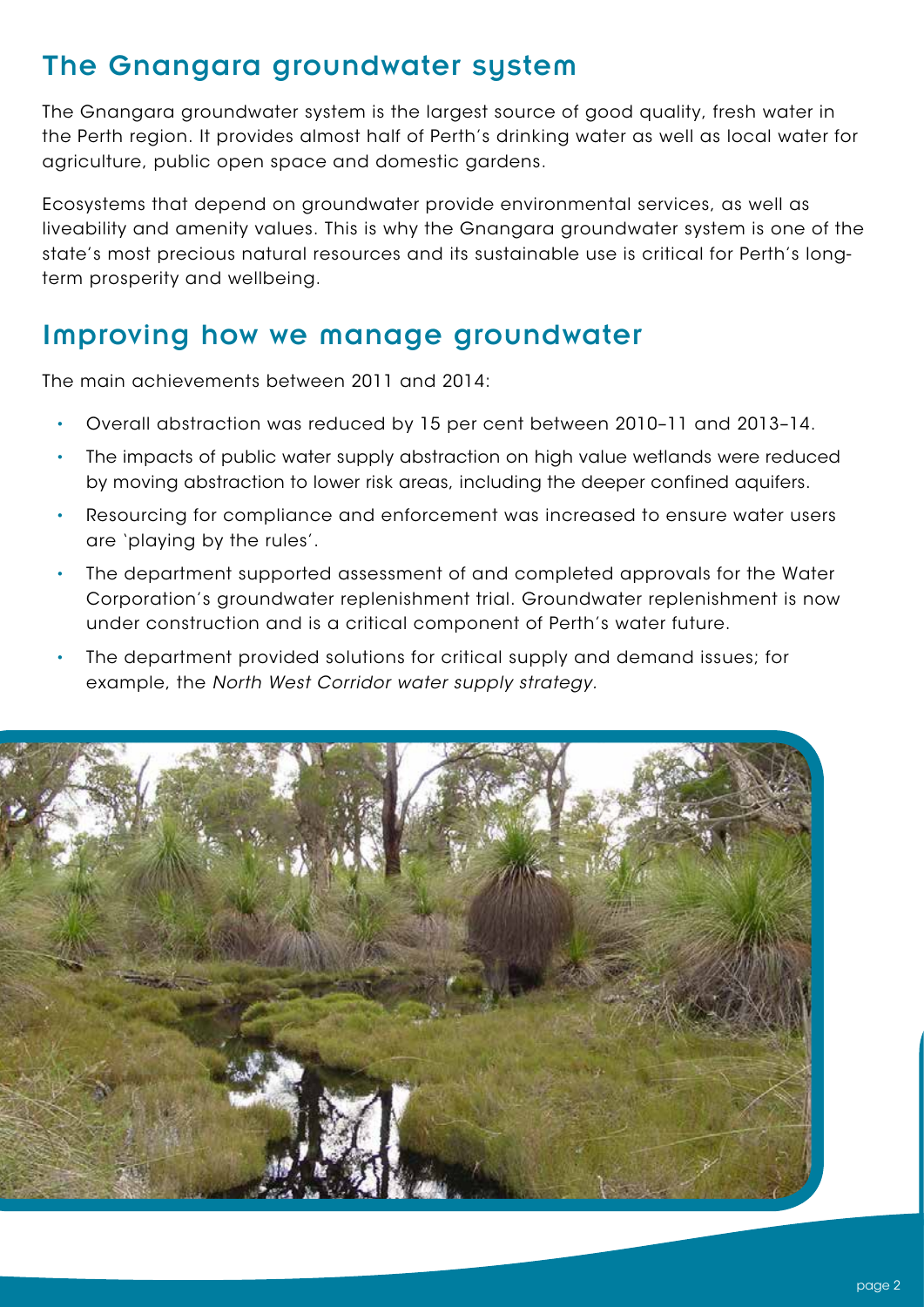| Objective                                                                                                                                                         | Department of Water actions and achievements for 2011-2014                                                                                                                                                                                                                                                                                                                                                                                                                                                                                                                                                                                                                                                                                                                                                                                                                                                                                                                                                                                                                                  |
|-------------------------------------------------------------------------------------------------------------------------------------------------------------------|---------------------------------------------------------------------------------------------------------------------------------------------------------------------------------------------------------------------------------------------------------------------------------------------------------------------------------------------------------------------------------------------------------------------------------------------------------------------------------------------------------------------------------------------------------------------------------------------------------------------------------------------------------------------------------------------------------------------------------------------------------------------------------------------------------------------------------------------------------------------------------------------------------------------------------------------------------------------------------------------------------------------------------------------------------------------------------------------|
| 1. Reduce the total<br>volume of water<br>abstracted from the<br>Gnangara system<br>towards a level that<br>better reflects current<br>recharge from<br>rainfall. | Reduced licence entitlements by 15 per cent since 2010-11, which is about<br>42 gigalitres (billion litres) per year.<br>Water Corporation's annual licence entitlements for Gnangara were reduced<br>$\bullet$<br>to, and stabilised at, 110 GL/year.<br>Since 2011, we conducted over 1000 compliance monitoring events, issued<br>$\bullet$<br>103 warning notices, 25 infringement notices, and prosecuted three individuals<br>for illegal activities.<br>Reduced allocation limits for most shallow Superficial aquifer resources by<br>10 per cent in 2012 to match ongoing declines in rainfall.<br>Enforced the three-day-a-week sprinkler restriction and winter sprinkler ban for<br>domestic garden bore users.                                                                                                                                                                                                                                                                                                                                                                 |
| 2. Optimise the use<br>of water through<br>water use efficiency<br>and demand<br>management<br>measures.                                                          | Worked with the City of Wanneroo, other agencies and developers to develop<br>the North West Corridor water supply strategy to secure water for public water<br>supply and public open space.<br>Supported the assessment and approvals process for Water Corporation's<br>$\bullet$<br>groundwater replenishment trial. This new source will soon be operational<br>and continue to grow and be a critical part of Perth's future water supply.<br>Accredited three more Waterwise councils in the plan area. Waterwise<br>councils include City of Joondalup, City of Perth, City of Vincent, Town of<br>Cambridge, City of Subiaco, City of Nedlands, Town of Claremont, Town of<br>Cottesloe, Shire of Peppermint Grove and Town of Mosman Park.<br>Co-founded the Waterwise Golf Course Program in 2012, with the Lake<br>Karrinyup Country Club and Wembley Golf Course receiving gold status.<br>Supported development of the Department of Sport and Recreation's Public<br>$\bullet$<br>parkland planning and design guide.<br>Facilitated water trading in fully allocated areas. |
| 3. Protect groundwater-<br>dependent<br>ecosystems from<br>direct impacts<br>associated with<br>abstraction.                                                      | Targeted reductions to licence entitlements for public water supply to where<br>$\bullet$<br>they would most benefit groundwater-dependent ecosystems.<br>Annually reviewed and distributed public water supply abstraction to limit<br>impacts on groundwater-dependent ecosystems. A good example is Lake<br>Gwelup, where we reduced Superficial aquifer abstraction nearby and the<br>water levels in the lake are recovering.<br>Used a study on water level declines at Loch McNess in Yanchep National Park<br>$\bullet$<br>to adjust nearby pumping by licensees, stop cave supplementation (due to<br>adverse impacts) and better distribute public water supply abstraction.<br>Began investigating the influence of abstraction on Lake Nowergup and will<br>use the results to develop strategies to improve lake levels.<br>Began work on the Perth Regional Confined Aquifers Capacity Project which<br>will guide our long-term approach to abstraction and managed aquifer<br>recharge in the area's confined aquifers.                                                     |
| 4. Protect the quality of<br>groundwater for public<br>and self-supply from<br>impacts associated<br>with abstraction and<br>land use.                            | Continued advice for effective integration of water and land use planning<br>$\bullet$<br>through the Better Urban Water Management process.<br>Maintained the highest level of public drinking water source protection.<br>$\bullet$<br>Continued monitoring the seawater interface at Quinns, Eglinton and Yanchep.<br>$\bullet$<br>Considered the risk of acid sulfate soil through licensing activities.<br>$\bullet$                                                                                                                                                                                                                                                                                                                                                                                                                                                                                                                                                                                                                                                                   |
| 5. Adapt management<br>of the water resource<br>based on the<br>results of monitoring<br>programs and the<br>condition of the<br>resource.                        | Continued to monitor groundwater levels in around 700 department-owned<br>$\bullet$<br>bores and used this to adapt our water management.<br>Continued to monitor ecological health (vegetation, water quality,<br>$\bullet$<br>macro-invertebrate richness) at key groundwater-dependent ecosystems and<br>used this to inform annual distribution of public water supply abstraction.<br>We are working with local governments, other government agencies and<br>$\bullet$<br>the Water Corporation to address local water supply and demand issues<br>(e.g. the North West and North East corridors).                                                                                                                                                                                                                                                                                                                                                                                                                                                                                    |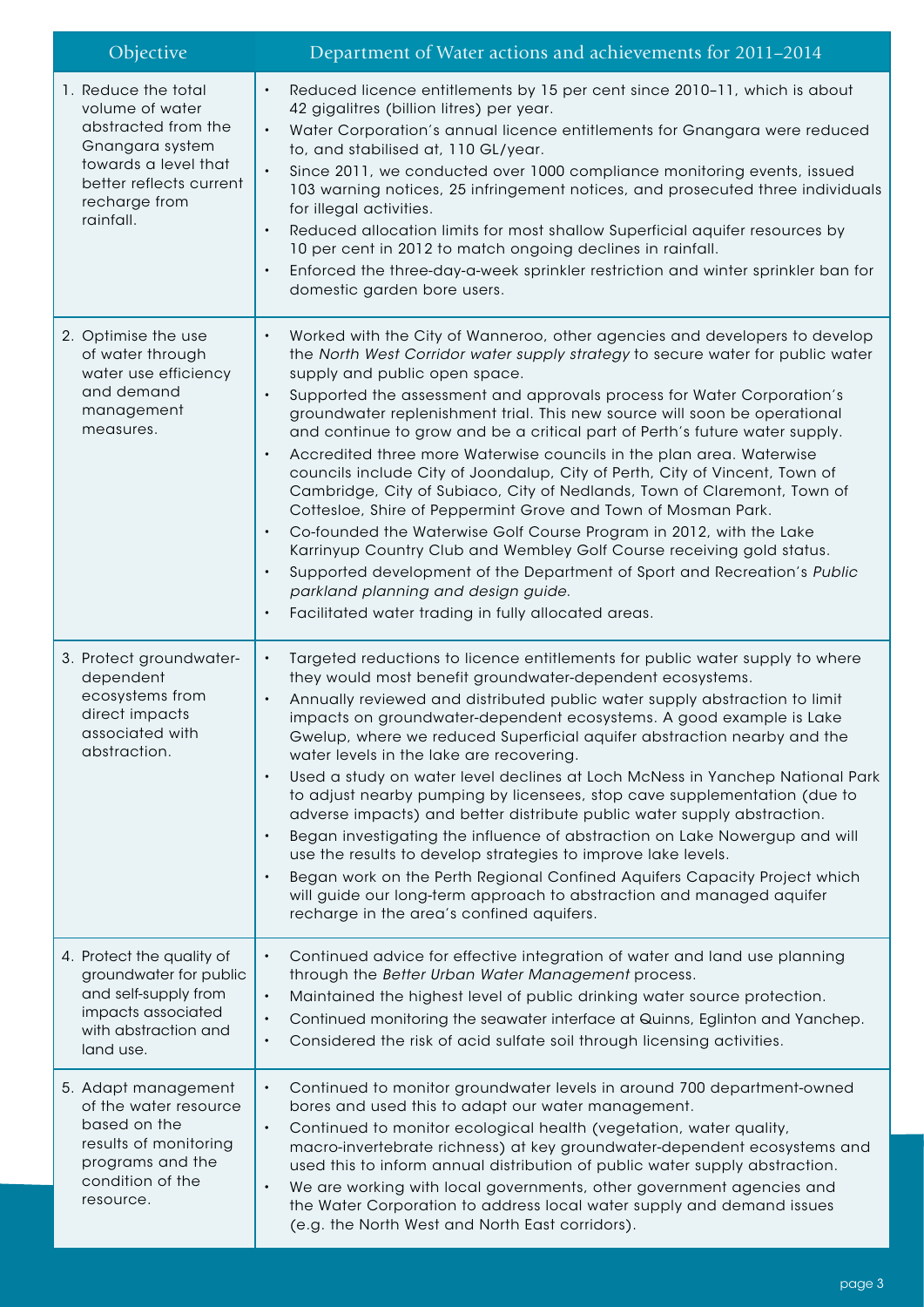

#### Status of water resources

Over the evaluation period groundwater levels in the shallow Superficial aquifer and, to a lesser extent, in the largely confined Leederville and Yarragadee aquifers have shown evidence of stabilisation or slowed in their decline. This is a positive response to reduced abstraction and reflects more consistent rainfall since 2010.

Despite these improvements, the long-term projections of a drying climate and reduced recharge remain an issue for managing groundwater levels and water quality issues such as acidification and salt water intrusion.

Non-compliance with water level criteria, set in Ministerial statement no. 819 to protect Gnangara environmental values, increased by one site to 17 sites in 2012–13 but returned to 16 sites in 2013–14. The improvement in 2013–14 is likely due to a combination of a relatively wetter year and the annual adjustments to decrease public water supply abstraction near sites at risk of non-compliance. More detail is provided in our published ministerial compliance reports, available online at www.water.wa.gov.au.

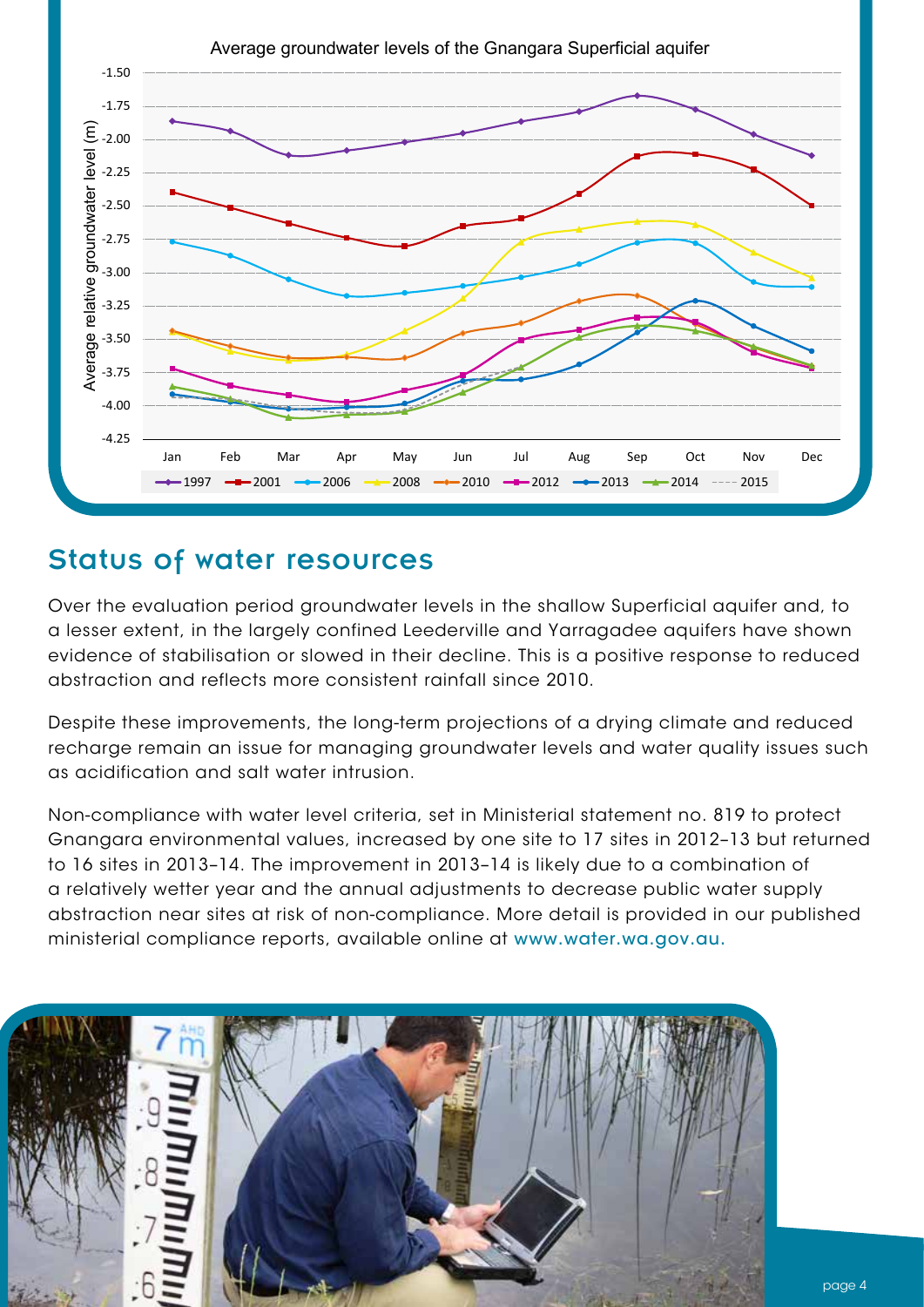

#### Status of groundwater use

The volume of groundwater licensed across the Gnangara groundwater system has decreased over the evaluation period by about 42 GL/year, from 280 GL/year in 2010–11 to 238 GL/year in 2013–14. This is largely from reducing licence entitlements for public water supply by about 38 GL/year (primarily from the Superficial aquifer), with some reduction in private licence entitlements (about 4 GL/year). Maintaining abstraction in the Leederville and Yarragadee aquifers has allowed us to focus on reducing abstraction in the Superficial aquifer which is critical for supporting both environmental values and water use.

Groundwater use peaked in 2010–11 following the very dry winter of 2010. More groundwater was needed for public water supply due to very low dam levels and because additional desalination capacity was not yet operational. Since 2011–12, desalination capacity has increased significantly, enabling us to reduce the volume of groundwater abstracted for public water supply from the Superficial aquifer.

In 2012, we decreased allocation limits (the volume of water available for use) for 31 of the 50 Superficial aquifer resources by 10 per cent (an action of the first evaluation) and we continue to target our compliance efforts to over-allocated areas.



The latest water allocation and availability information can be viewed on our online water register at www.water.wa.gov.au/maps-and-data/maps/water-register.